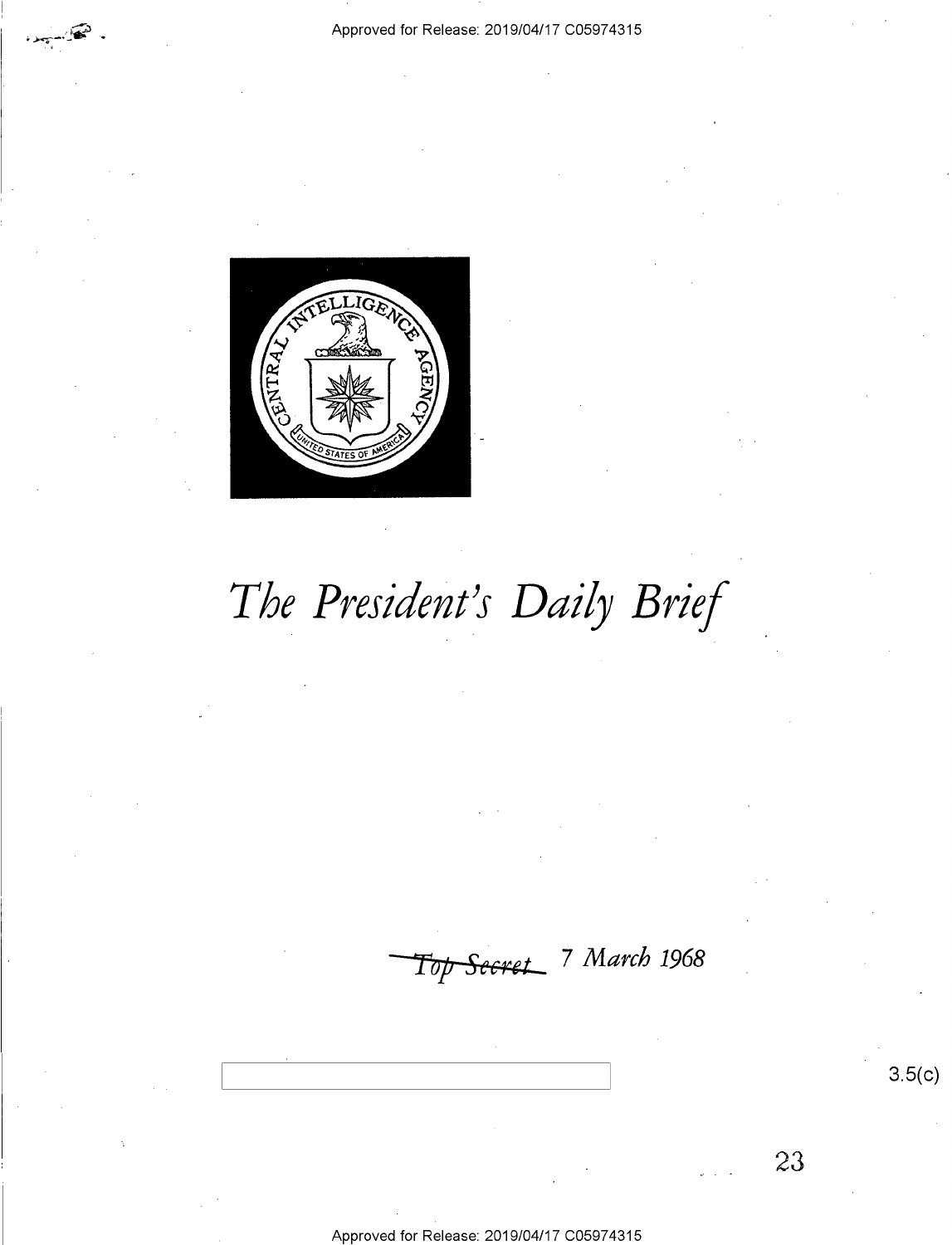$3.5(c)$ 

DAILY BRIEF 7 MARCH 1968

1. South Vietnam Coup rumors are cropping up again in Saigon, and Ky is doing nothing to<br>squelch them. Dissatisfaction among junior officers over President Thieu's performance in recent weeks is said to be at the root of the problem.



2. Communist China Some of Mao's more ingenious enemies have recently resorted to inten-<br>tional misprints in leading Chinese newspapers to ridicule the Great Leader.<br>One of these toasted Mao as "endlessly<br>lifeless" instead of the standard "end-<br>lessly long-lived." This particular insult has appeared at least twice and<br>others have occurred,necessitating<br>hasty recalls of the papers after they had been distributed. These "misprints" were most likely coordinated at a fairly high level in the bureaucracy.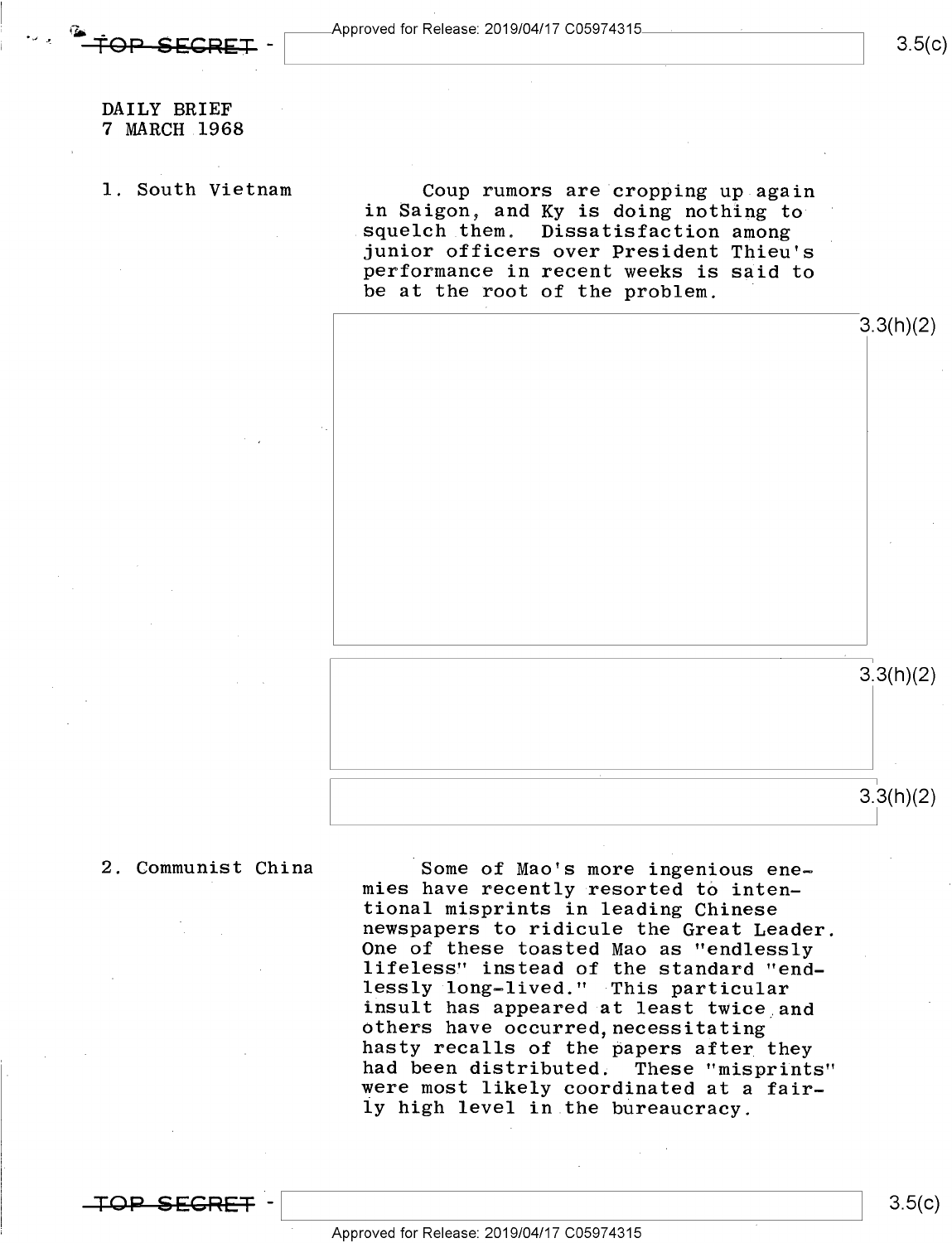$3.5(c)$ 

# 3. Jordan  $3.3(h)(2)$

"

4. Panama The political standoff continues and tensions have not significantly eased. Vallarino's National Guard still holds the decisive cards.

5. Ecuador This country is also a good candidate for pre~election violence. The election is not until June, but the first shots have already been exchanged between rival camps. The leading contender, former president Velasco--widely<br>known as "el Loco"--announced  $\frac{1}{\text{2}}$  known as "el Loco"--announced 3.3(h)(2) that on Saturday he will return from self-imposed exile. If he does, it will be despite warnings that he may.be assassinated. Even if it does not come to that, the storm signals are definitely up.

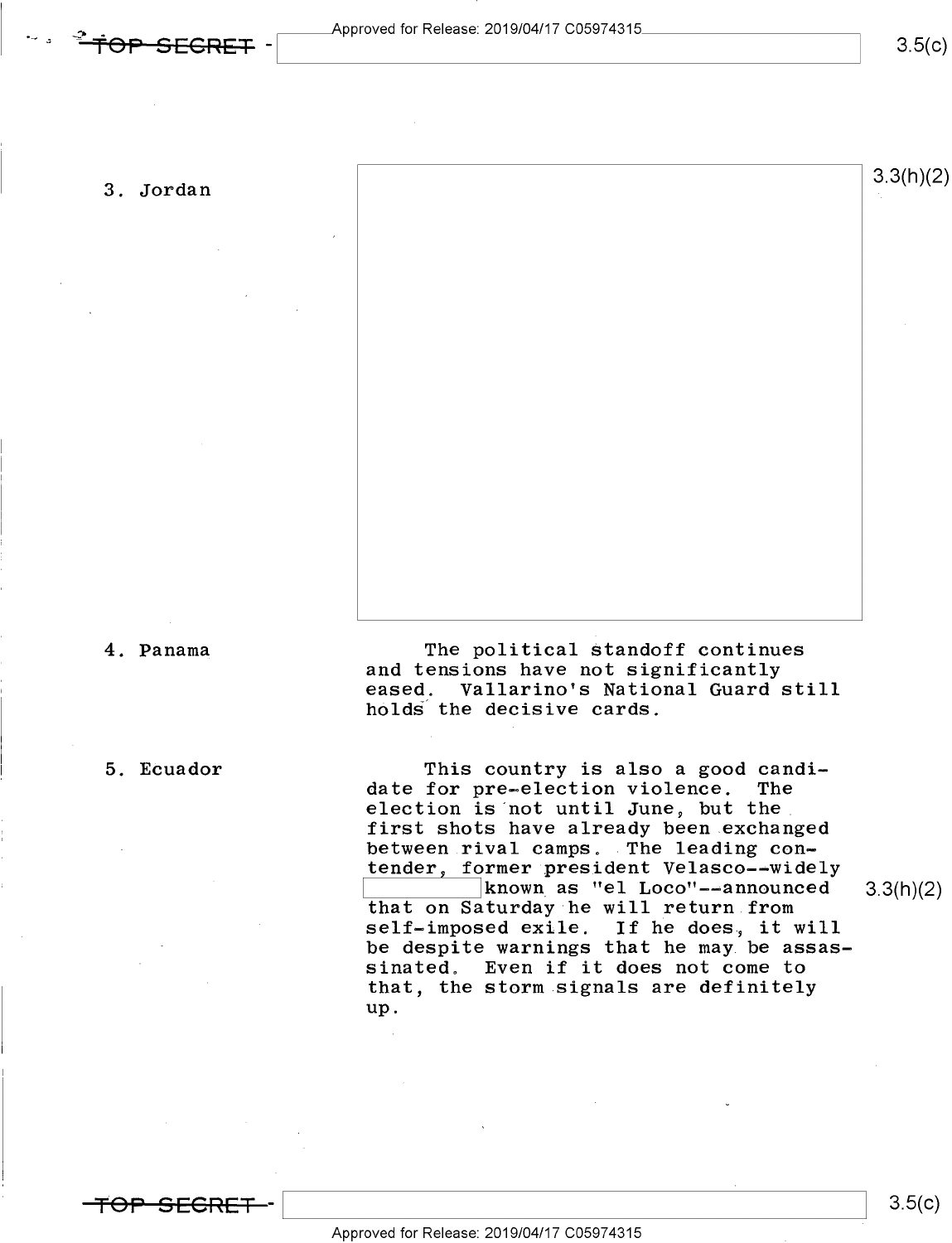3.5(c)

6. Cyprus  $3.3(n)(2)$ 

**7.** Yemen  $|3.3(h)(2)|$ 

8. Rhodesia **A** definite split emerged in the cabinet during its six~hour meeting just prior to the decision to execute the three Africans in defiance of the Queen's reprieve. A few moderates in the judiciary have resigned in protest or are threatening to do so, but clear-<br>ly the right wing is in the ascendancy. Whatever slim chance remained of an accommodation with Britain now seems gone.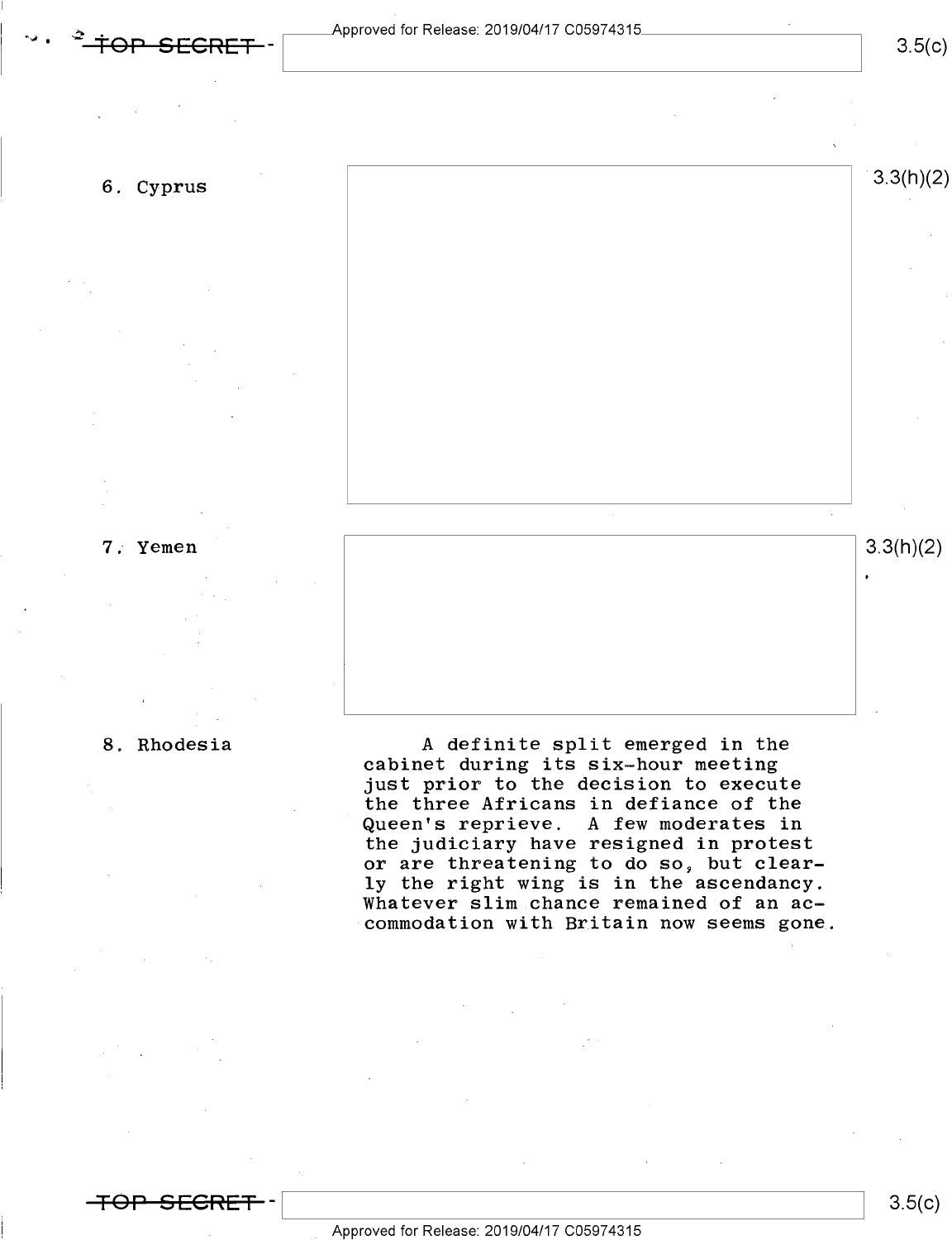-Top Secret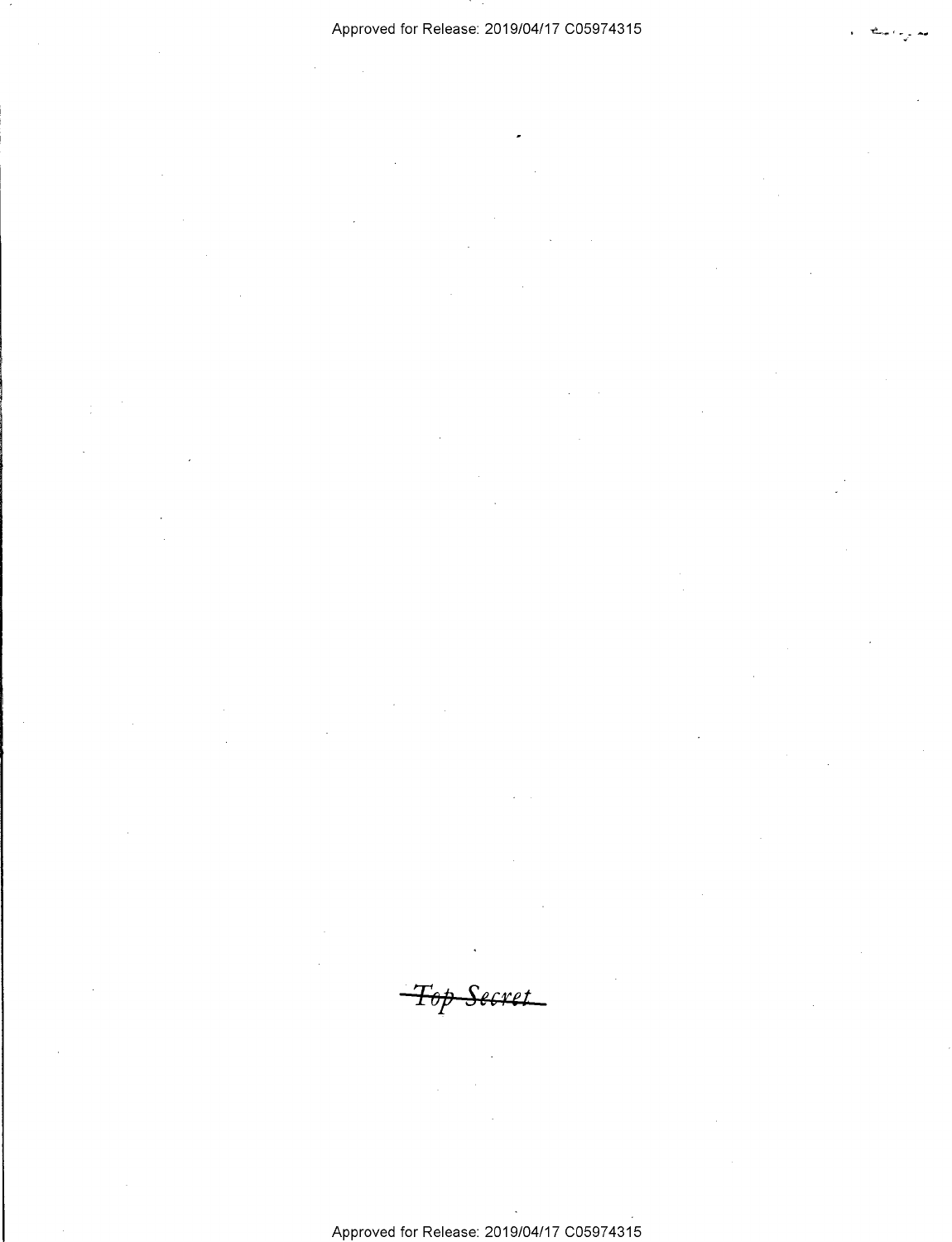**Top Secret** 



# FOR THE PRESIDENT'S EYES ONLY

# Special Daily Report on North Vietnam

Top Secret- $3.5(c)$ 16 7 March 1968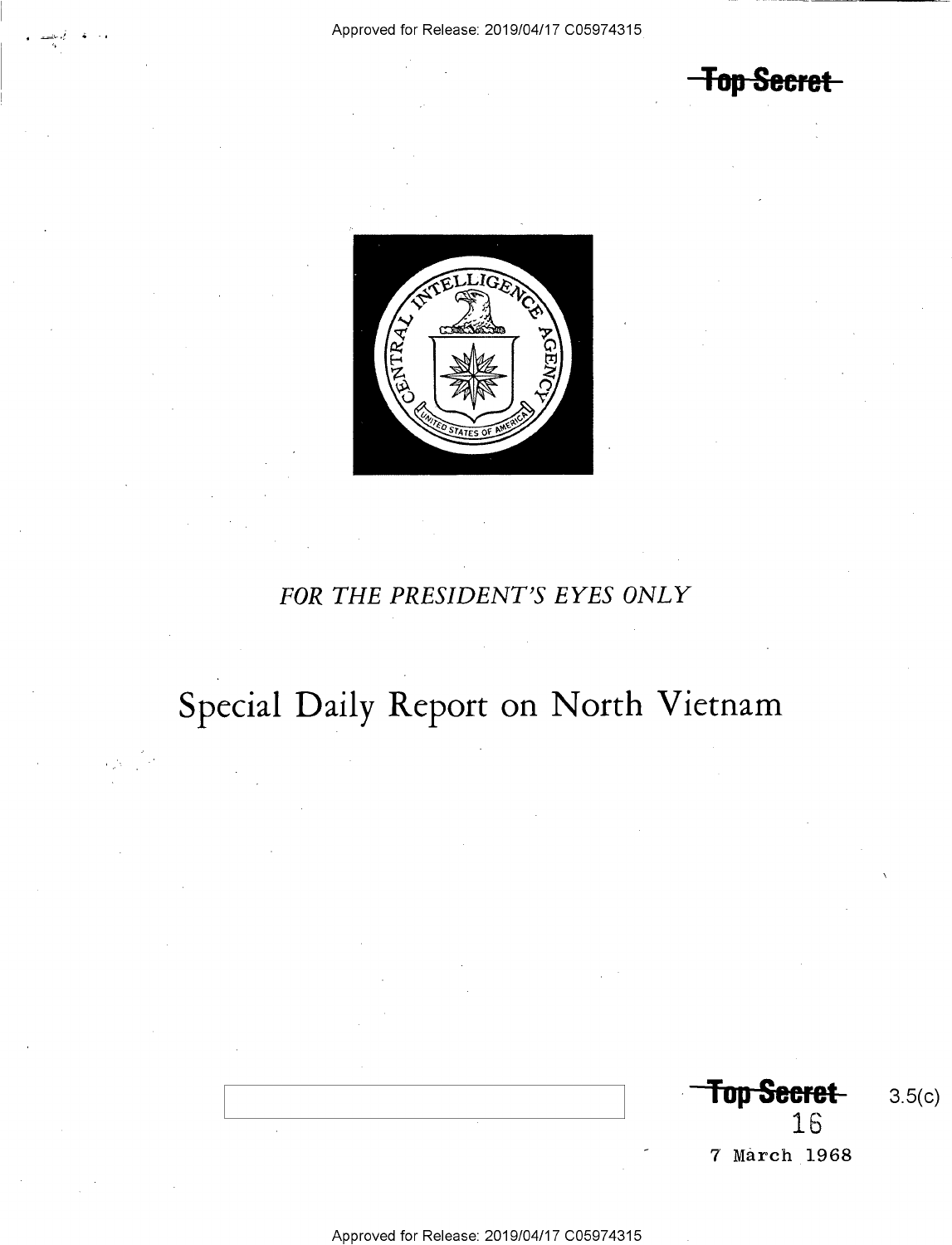$\bm{\dot{F}\Theta P\cdot SECRET}$  -  $\bm{\overline{SECRFT}}$  -  $\bm{\overline{SSCRFT}}$  -  $\bm{\overline{S}}$ 

Special Daily Report on North Vietnam for the President's Eyes Only

### 7 March 1968

### I. NOTES ON THE SITUATION

: Hanoi on the San Antonio Formula: Hanoi's week-<br>ly, Vietnam Courier, of 26 February carries a detailed rejection of President Johnson's San Antonio formula, and all interpretations of it, as a basis for starting negotiations. The article breaks no new ground, but it is one of the most thorough restatements of the regime's long-held position that the bombings must be stopped unconditionally before any talks can take place.

The Courier quotes the key passage from the<br>President's San Antonio address and seems to accept<br>as reasonable the call for prompt and productive discussions after a bombing cessation. North Vietnamese spokesmen have addressed these points repeat-<br>edly in the past two months in an effort to put Hanoi's position in the best possible light. The<br>Courier boggles, however, at the "no advantage" sen-<br>Tence, saying that this is only a "more cunning" way<br>of asking for North Vietnamese reciprocity. It conof asking for North Vietnamese reciprocity. cedes that the President used the "mildest" terms possible ("We would assume..."), but claims that this still asks a price for ending the "criminal bombing," and implies there should be "restrictions on the normal activities of a sovereign people."

The Courier says the US is aware that the San<br>Antonio <del>Tormula</del> puts "the aggressor and his victim on the same footing," and therefore has made it "subject to bargaining." At one time, said the article, the formula was presented as a demand that infiltration be stopped, while later it was a call for "freezing of military operations in the South" or keeping them at their present levels. The Courier said that Secretary Clifford's statement that supplies sent south could be kept at an "ordinary level" was portrayed by the US as a "major concession."

<del>TOP SECRET</del>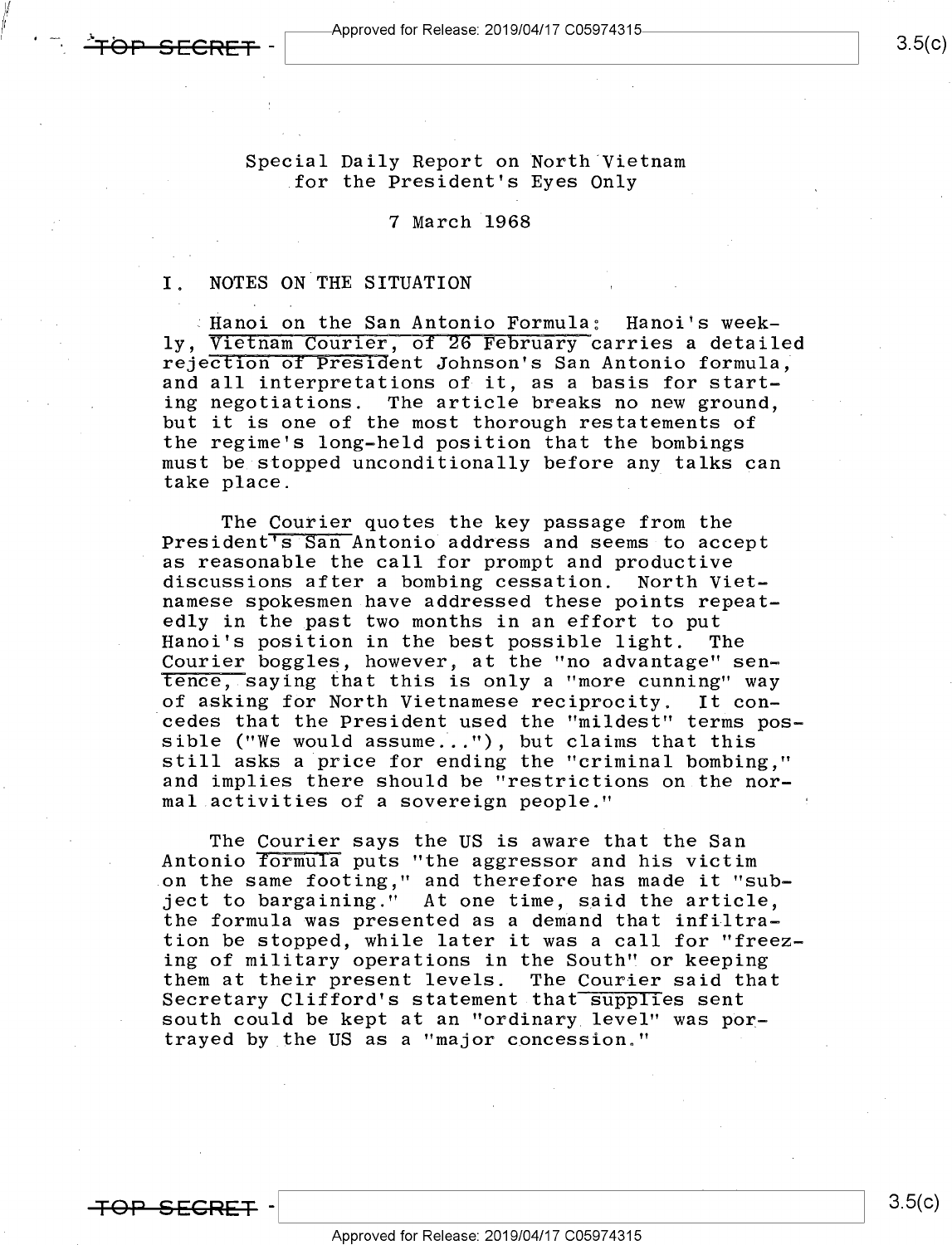$\hat{}$  TOP SECRET

The Courier rejected all interpretations of<br>the formula because Hanoi "will not negotiate under<br>the threat of bombs." It cited three key policy<br>statements since last December by North Vietnamese<br>spokesmen as having "cut th

### \* \* \*

Debriefing of French Correspondent: The former<br>French Press Agency correspondent in Hanoi, Bernard-<br>Joseph Cabanes, claims that Premier Pham Van Dong<br>made a special effort before Cabanes left North Viet-<br>nam to emphasize H of fighting did not put a strain on Hanoi's resources.<br>He said North Vietnam would not only continue the<br>present pace of the war, but could step it up. North<br>Vietnam has yet to "bring to bear the full capacity<br>of its milit

Cabanes reported at length on Hanoi's attitude<br>toward a negotiated settlement. He believes that<br>Hanoi genuinely wants negotiations but will not ac-<br>cept the "no advantage" aspect of the San Antonio<br>formula. This condition, Cabanes said is intended for home consumption--nor<br>the increased tempo of the fighting in the South<br>should be interpreted as unwillingness to negotiate.<br>Hanoi is simultaneously pushing military and diplo-<br>matic actions in

 $-2-$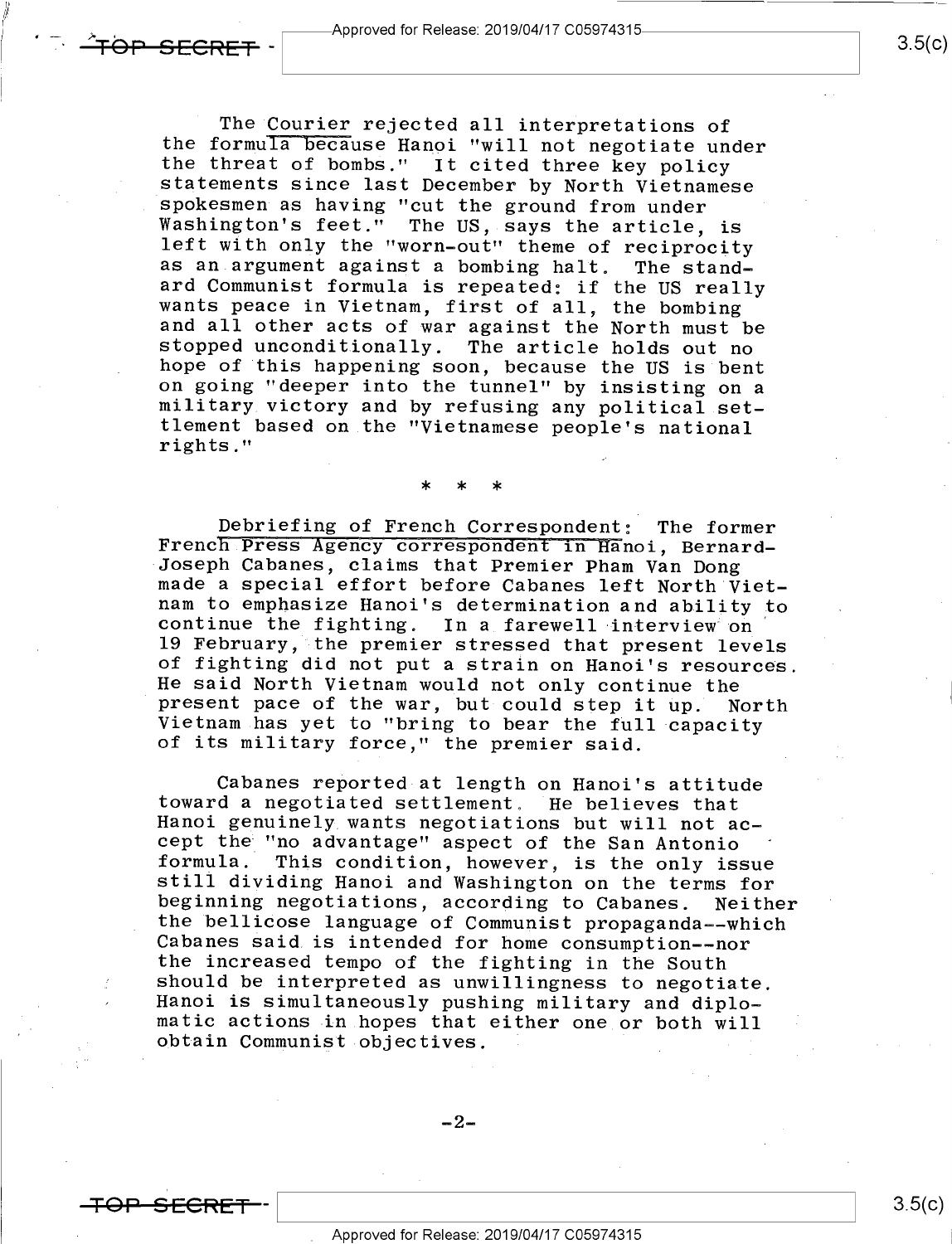$\overline{\mathsf{FQP\_SFCRFT}}$  -  $\overline{\phantom{1}}$  -  $\overline{\phantom{1}}$  Approved for Release: 2019/04/17 C05974315.

The French journalist had two conversations<br>about negotiations with Foreign Minister Trinh in<br>February just before he left. The foreign minis-<br>ter implied that the North Vietnamese "four points"<br>were intended to be a "basi

Hanoi unquestionably would prefer to talk di-<br>rectly with the US alone, Cabanes reports. The<br>North Vietnamese leadership would turn to an inter-<br>national conference only on two conditions--to ob-<br>tain international endorse produce a settlement." The North Vietnamese con-<br>sider U Thant an important Asian statesman who<br>should be treated with respect, but they are unequiv-<br>ocably opposed to any role for the UN in a negoti-<br>ated settlement.

In terms of his understanding of Hanoi's nego-<br>tiating position, Cabanes appears to have developed<br>good contacts and used them well. He had ready ac-<br>cess to French diplomatic sources, speaking acquain-<br>tance with other We try, and occasional contact with important North Vietnamese leaders.

### \* \* \*

Civil.Defense: The North Vietnamese continue to dig in for a Iong war,

### \* \* \*

3.3(h)(2)

3.3(h)(2)

3.5(C)

 $-3-$ 

<del>TOP SECRE</del>  $\blacksquare$ 

Approved for Release: 2019/O4/17 CO5974315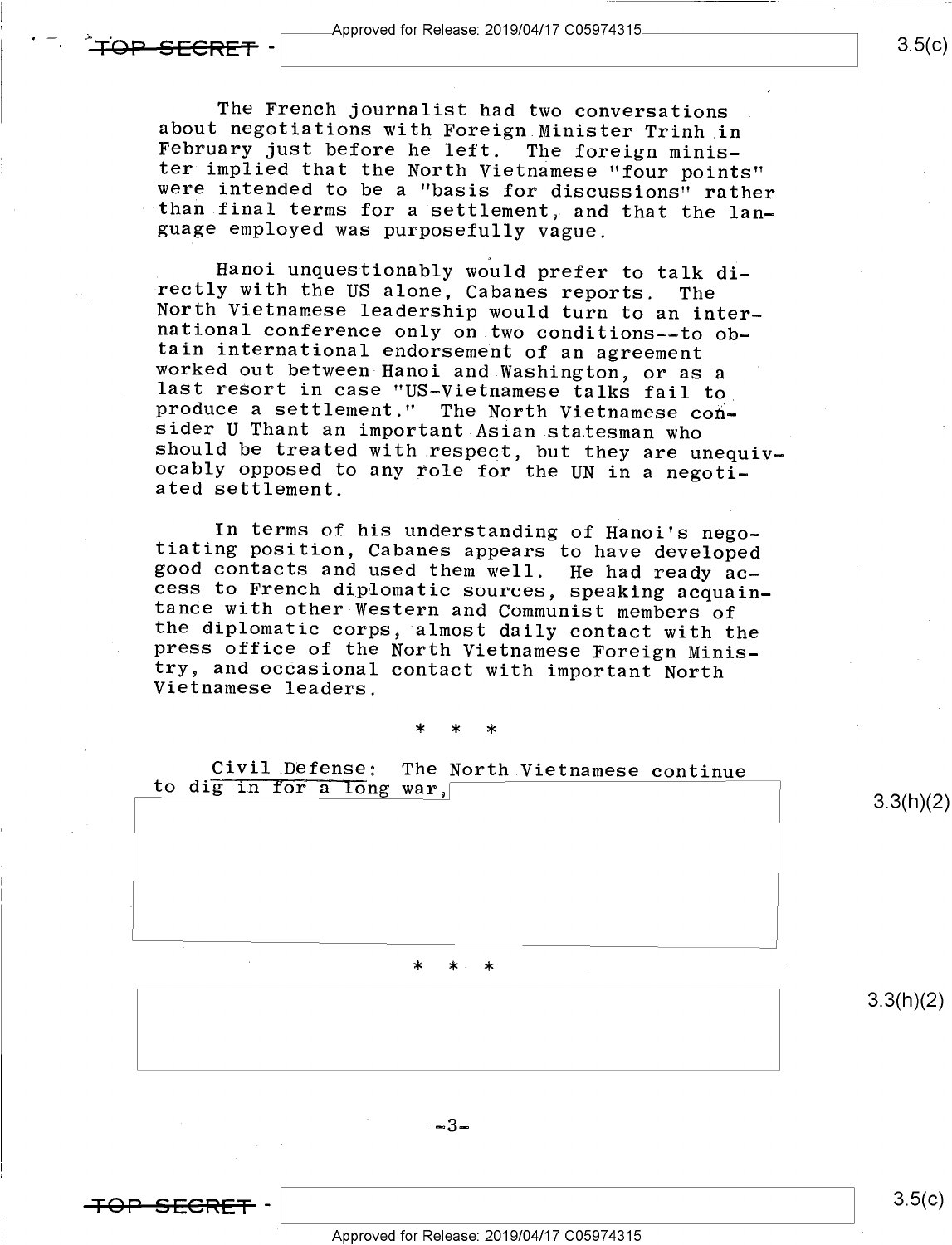## $3.3(h)(2)$

### $\ast$  $\ast$  $\ast$

More on Swiss - North Vietnamese Relations:<br>Following the visit to Hanoi last month by the Swiss ambassador to Peking, the Swiss Government has an-<br>nounced that a representative of the North Vietnamese Foreign Ministry will in turn make a visit to

 $-4-$ 

<del>TOP SECRET</del> –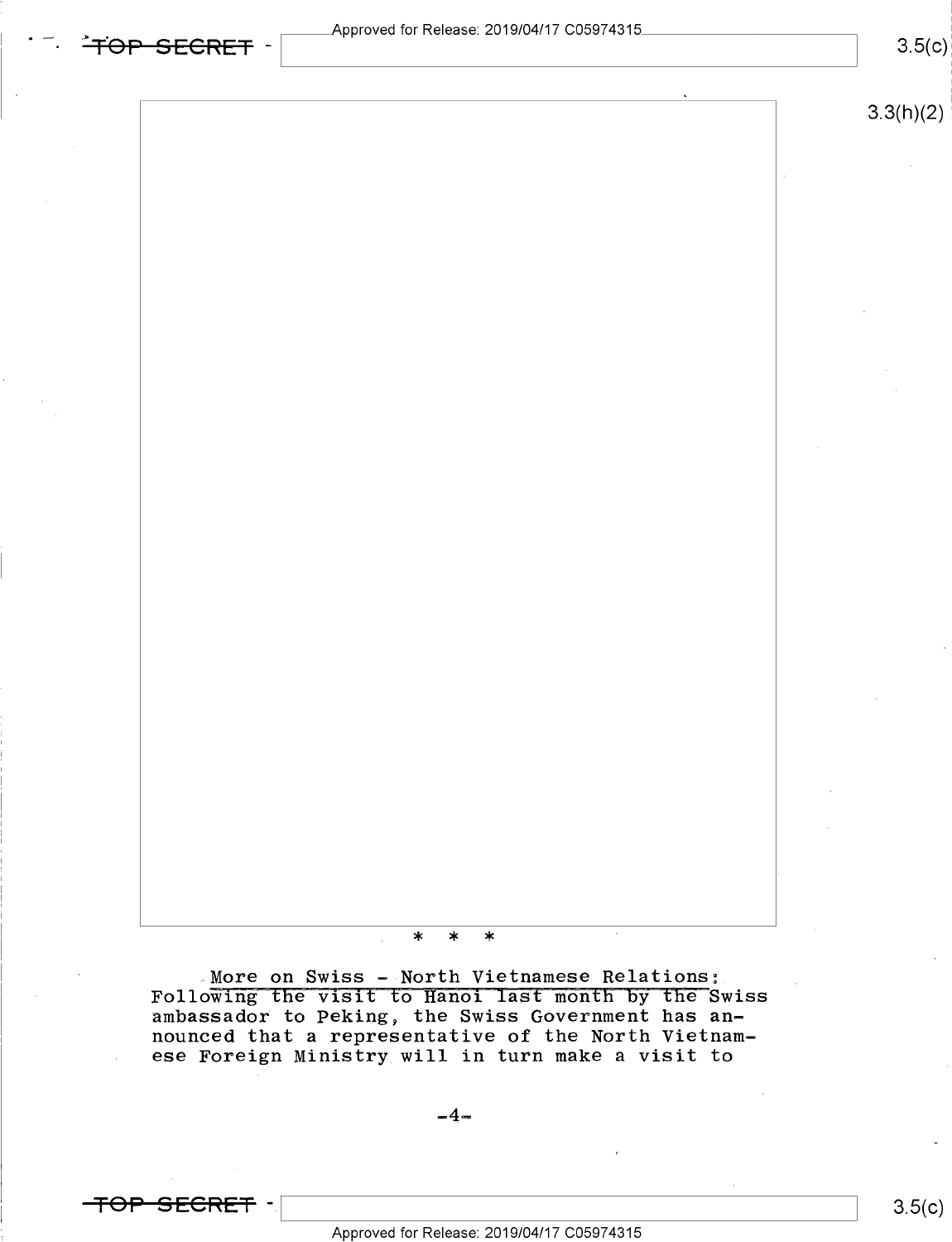'

Switzerland. The visit to Hanoi resulted in the establishment of semi-official diplomatic relations with the North Vietnamese, and the next step may be to set up some kind of North Vietnamese<br>representation in the Swiss capital. The Swiss representation in the Swiss capital. announcement said cryptically that "a means of contact that may be used at any moment has been established."

\* \* \*

Major Bridge Repaired: Haiphong's only<br>permanent rail and highway bridge, destroyed in September bombings, may now be reopened to traffic.<br>Mid-January photography of a rail yard near Haiphong showed enough 90-foot truss-type bridge spans to fill the dropped portion of the Haiphong rail and highway bridge. Preparatory repairs to the bridge had been observed in earlier photography and the dropped section could be replaced and rails laid within hours. Photography during January indicated that rail traffic has been moving out of Haiphong, probably using a rail pontoon bridge near the de stroyed one. In addition to rail crossings, there are ll other by-passes~-highway pontoon bridges and ferries--over which supplies leave Haiphong.

\* \* \* <sup>V</sup> 3.3(h)(2) \* \* \*

### II, NORTH VIETNAMESE REFLECTIONS OF US POLITICAL ATTITUDES ON THE WAR

Nothing of significance to report today.

 $-5-$ 

<del>TOP SECRET</del> –

Approved for Release: 2019/O4/17 CO5974315

 $3.5(c)$